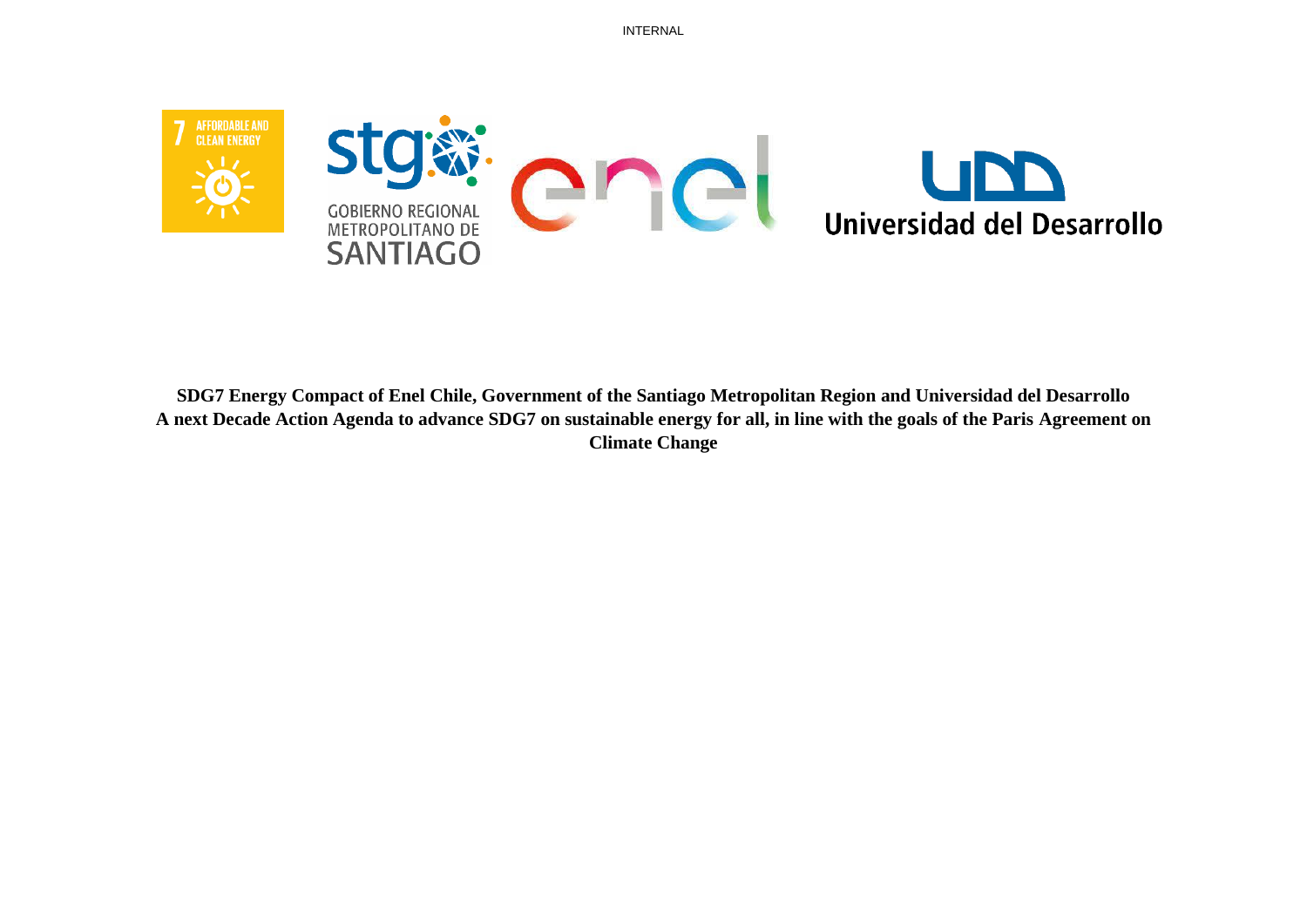# **SECTION 1: AMBITION**

**1.1. Ambitions to achieve SDG7 by 2030.** *[ Please select all that apply, and make sure to state the baseline of each target]*  (Member States targets could be based on their NDCs, energy policies, national five-year plans etc. targets for companies/organizations could be based on their corporate strategy)

| $\boxtimes$ 7.1. By 2030, ensure universal | Target(s): To increase the final use of electricity in the Metropolitan Region, compared to       |
|--------------------------------------------|---------------------------------------------------------------------------------------------------|
| access to affordable, reliable             | other energy sources, through the implementation of new services to the inhabitants of the        |
| and modern energy services.                | territory.                                                                                        |
|                                            | Time frame: 2030                                                                                  |
|                                            | Context for the ambition(s):                                                                      |
|                                            | The Metropolitan Region of Chile is home to half of the country's inhabitants (8.2 million        |
|                                            | approximately) and is responsible for 19.2% of national Greenhouse Gas (GHG) emissions. The       |
|                                            | 21,867 kt CO2 emitted according to the latest available figures (2018) correspond mainly to       |
|                                            | land transport (41%) and fuel burning for electricity generation and heat sources in              |
|                                            | government, commercial and residential buildings (32%).                                           |
|                                            |                                                                                                   |
|                                            | Currently, each residential electricity customer in the Metropolitan Region consumes 197          |
|                                            | kWh per month on average (according to CNE Open Energy figures) and the per capita                |
|                                            | consumption of liquefied gas is 23.48 kg/month, which highlights the space that exists to         |
|                                            | electrify the consumption of the second energy source, thus reducing both GHG emissions           |
|                                            | and intra-domiciliary pollution, which has beneficial effects on other aspects of people's lives  |
|                                            | (mainly the reduced occurrence of respiratory diseases).                                          |
|                                            |                                                                                                   |
|                                            | There is an opportunity to open electric energy to new uses in the city, to reduce emissions      |
|                                            | while offering services that directly benefit the quality of life of the inhabitants, through     |
|                                            | electromobility and the replacement of wood-burning stoves with electric air conditioning         |
|                                            | equipment. This involves increasing the share of electric buses in the regional public transport  |
|                                            | fleet (currently 26%); increasing the charging infrastructure for electric vehicles (currently 81 |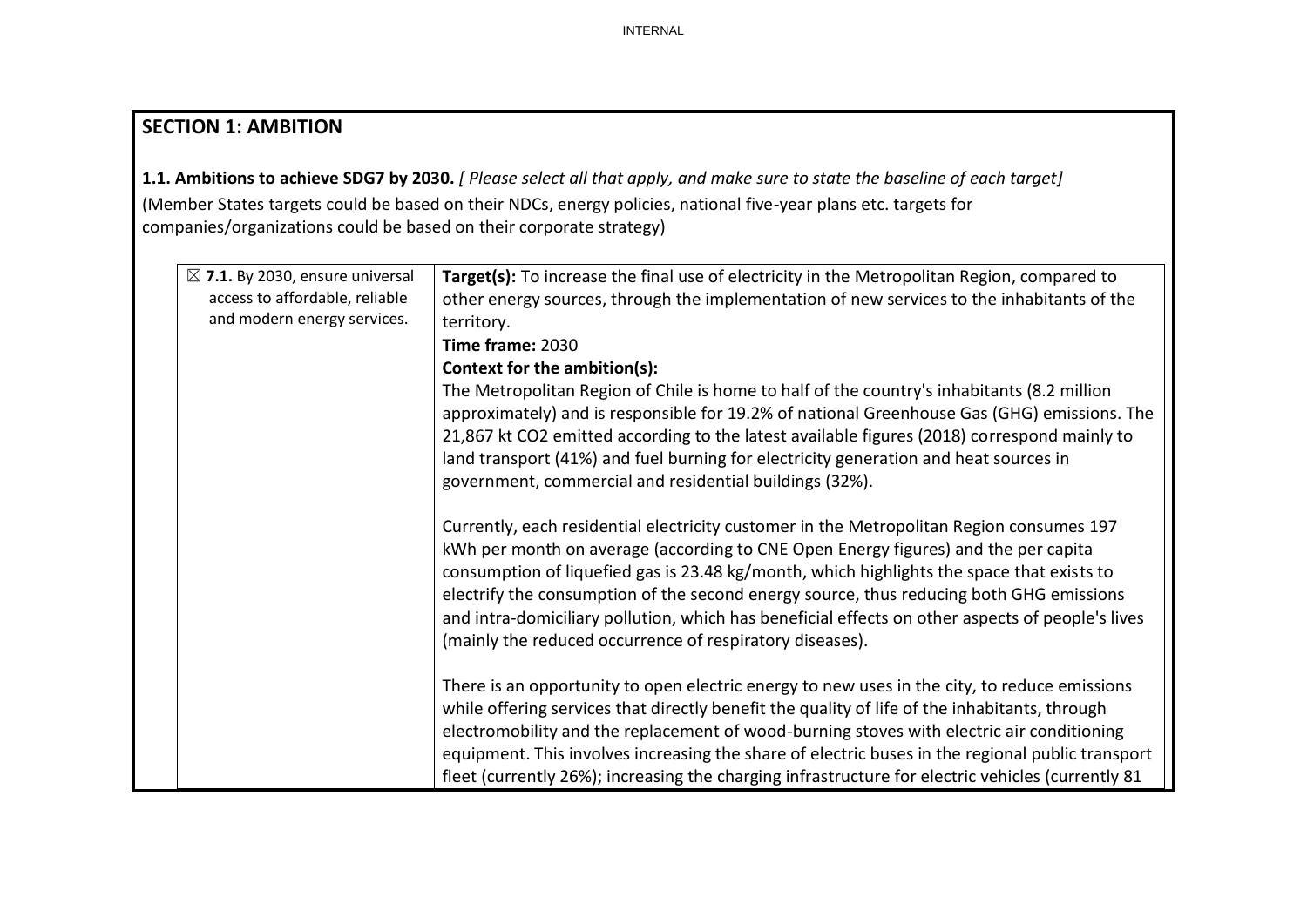|                                                                                                                   | points and 55 charging centers, according to SEC figures) and advancing in the process of<br>removing heaters (10 thousand replacements executed by Enel X to date).<br>These lines of action help to strengthen the commitments stated in the update of the<br>National Energy Policy, with the vision of enabling energetically sustainable cities, which<br>implies an emphasis on energy efficiency, resilience and low emissions, with the promotion of<br>the use of local energy resources.<br>Regarding electromobility, by 2030 all large cities must have an urban mobility plan that<br>defines criteria for emissions and energy efficiency, while by 2035 all vehicles sold in Chile<br>must be zero-emission.                                                                                                                                                                                                                                                                                                                                                                                                                                                                                                                                                                                                                                                                                                                   |
|-------------------------------------------------------------------------------------------------------------------|-----------------------------------------------------------------------------------------------------------------------------------------------------------------------------------------------------------------------------------------------------------------------------------------------------------------------------------------------------------------------------------------------------------------------------------------------------------------------------------------------------------------------------------------------------------------------------------------------------------------------------------------------------------------------------------------------------------------------------------------------------------------------------------------------------------------------------------------------------------------------------------------------------------------------------------------------------------------------------------------------------------------------------------------------------------------------------------------------------------------------------------------------------------------------------------------------------------------------------------------------------------------------------------------------------------------------------------------------------------------------------------------------------------------------------------------------|
| $\boxtimes$ 7.2. By 2030, increase<br>substantially the share of<br>renewable energy in the global<br>energy mix. | Target(s): Increase the share of solar energy in the Region's electricity generation.<br>Time frame: 2030<br>Context for the ambition(s):<br>In 2021, the installed capacity of solar energy in the Region was equivalent to 404 MW (29.9%<br>of the total mix), but it only contributed 15.6% of the energy generated in the period. Natural<br>gas is the main source of generation for the region (almost 49%), which is not enough to cover<br>its electricity needs autonomously: according to figures from the National Energy<br>Commission, last year it generated 326 GWh, but had to supply another 1,437 GWh of<br>demand with sources located in other areas of the country. On the other hand, the<br>installation of photovoltaic projects in public buildings is still marginal: of the 52 municipalities<br>that make up the RM, only seven have projects of the Public Roofs program in operation,<br>corresponding to 22 establishments (schools, primary health centers, hospitals, cultural<br>centers, and central government buildings). As an example of the space that exists to advance<br>in electrification with renewable sources, there are 2,918 schools registered in the RM, but<br>few of them have implemented this type of solution.<br>In addition to advancing in photovoltaic projects, in a distributed manner, it is possible to<br>promote the generation of clean energy even with storage systems. |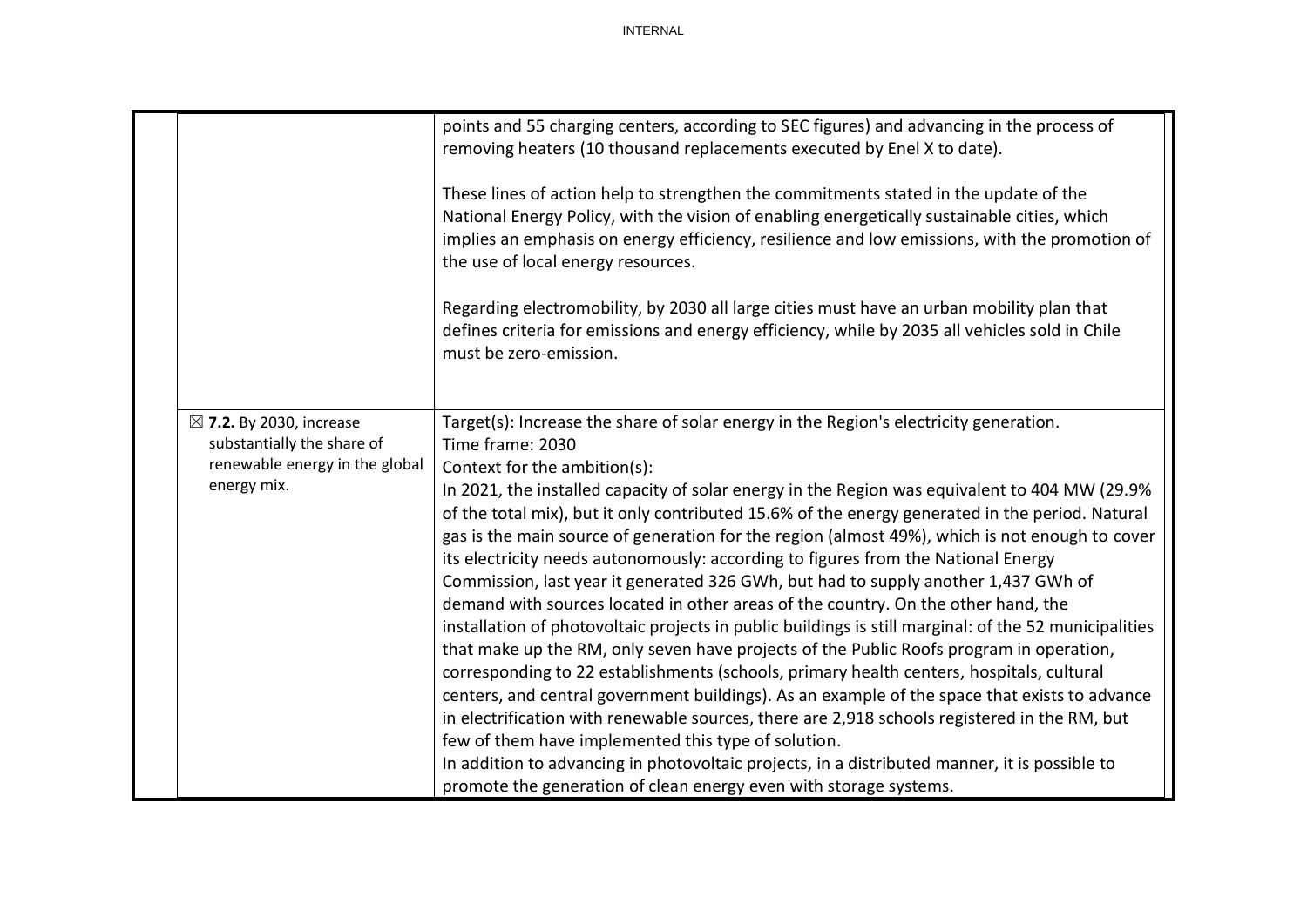| $\Box$ 7.3. By 2030, double the global                                                                                                                    | Target(s):                   |
|-----------------------------------------------------------------------------------------------------------------------------------------------------------|------------------------------|
| rate of improvement in energy<br>efficiency.                                                                                                              | Time frame:                  |
|                                                                                                                                                           | Context for the ambition(s): |
|                                                                                                                                                           |                              |
|                                                                                                                                                           |                              |
| $\Box$ 7.a. By 2030, enhance                                                                                                                              | Target(s):                   |
| international cooperation to                                                                                                                              | Time frame:                  |
| facilitate access to clean                                                                                                                                | Context for the ambition(s): |
| energy research and                                                                                                                                       |                              |
| technology, including                                                                                                                                     |                              |
| renewable energy, energy                                                                                                                                  |                              |
| efficiency and advanced and                                                                                                                               |                              |
| cleaner fossil-fuel technology,                                                                                                                           |                              |
| and promote investment in                                                                                                                                 |                              |
| energy infrastructure and<br>clean energy technology.                                                                                                     |                              |
|                                                                                                                                                           |                              |
| $\Box$ 7.b. By 2030, expand                                                                                                                               | Target(s):                   |
| infrastructure and upgrade                                                                                                                                | Time frame:                  |
| technology for supplying                                                                                                                                  | Context for the ambition(s): |
| modern and sustainable                                                                                                                                    |                              |
| energy services for all in                                                                                                                                |                              |
| developing countries, in                                                                                                                                  |                              |
| particular least developed                                                                                                                                |                              |
|                                                                                                                                                           |                              |
|                                                                                                                                                           |                              |
|                                                                                                                                                           |                              |
|                                                                                                                                                           |                              |
|                                                                                                                                                           |                              |
| countries, small island<br>developing States, and land-<br>locked developing countries, in<br>accordance with their<br>respective programs of<br>support. |                              |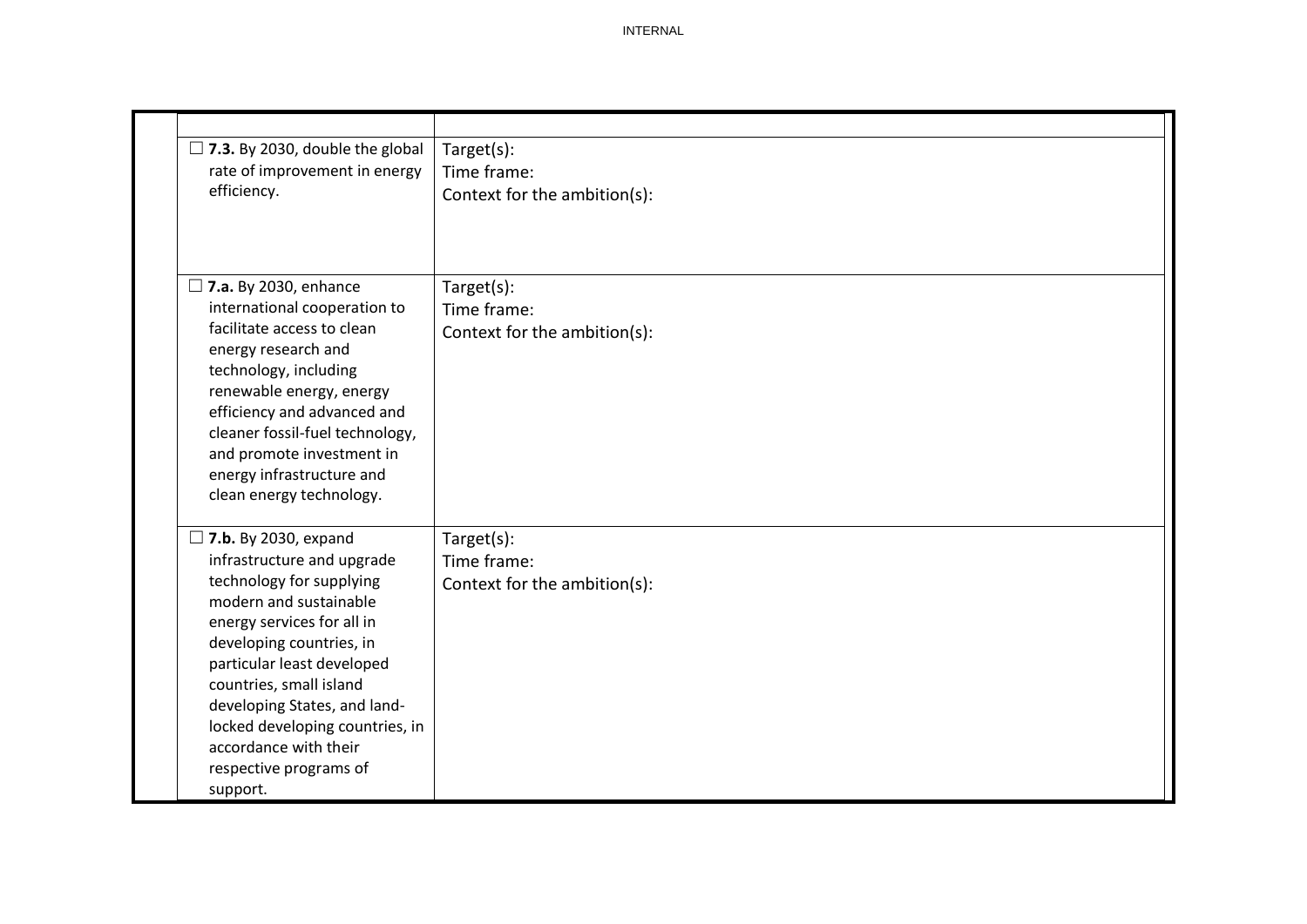| 1.2. Other ambitions in support of SDG7 by 2030 and net-zero emissions by 2050. [Please describe below e.g., coal phase out or reforming fossil                                                                                                                                                                                                                                                                                                                                                                                                                                                                                                                                                                                        |
|----------------------------------------------------------------------------------------------------------------------------------------------------------------------------------------------------------------------------------------------------------------------------------------------------------------------------------------------------------------------------------------------------------------------------------------------------------------------------------------------------------------------------------------------------------------------------------------------------------------------------------------------------------------------------------------------------------------------------------------|
| fuel subsidies etc.]                                                                                                                                                                                                                                                                                                                                                                                                                                                                                                                                                                                                                                                                                                                   |
| Target(s): Establish multi-stakeholder governance to advance the implementation of this Energy Compact. Time frame: 2030                                                                                                                                                                                                                                                                                                                                                                                                                                                                                                                                                                                                               |
| Context for the ambition(s):                                                                                                                                                                                                                                                                                                                                                                                                                                                                                                                                                                                                                                                                                                           |
| Within the framework of the implementation of Law 21.074, which strengthens regional governments, the role played by the<br>Governor's Office in the implementation of actions to universalize access to clean energy in the territory is vital, given the<br>growing role that the territorial administration will have in establishing the standards for sustainable cities. To this end, it is<br>proposed the establishment of a working group that brings together all the actors involved in the implementation process of the<br>following action plan, so that it can launch periodic citizen participation initiatives and also be responsible for reviewing the<br>progress in the implementation of the committed projects. |
| The metropolitan government is actively developing the diagnosis for the Regional Climate Change Action Plan, which considers<br>a comprehensive approach and a portfolio of investments to be defined. The study, which has a twelve-month execution period,<br>will recommend a Governance based on the institutions that currently participate at the regional level in decisions in this area.                                                                                                                                                                                                                                                                                                                                     |
| The Governor's Office also subscribed to the Declaration of Circular Cities of Latin America and the Caribbean, signed in Rome<br>on October 25, 2021, in which the participating cities expressed their interest in generating a circular transition by promoting a<br>regulatory framework for commercial activity, asset management and urban planning.                                                                                                                                                                                                                                                                                                                                                                             |
| The energy factor, in its dimensions of efficiency and use of clean generation, must be considered in all territorial planning<br>instruments of large and medium-sized cities in Chile by 2030. Therefore, the commitment assumed here will allow progress in<br>the design of such instruments, in order to start an active plan to reduce GHG emissions and the transition to an electrified city<br>with clean energy.                                                                                                                                                                                                                                                                                                             |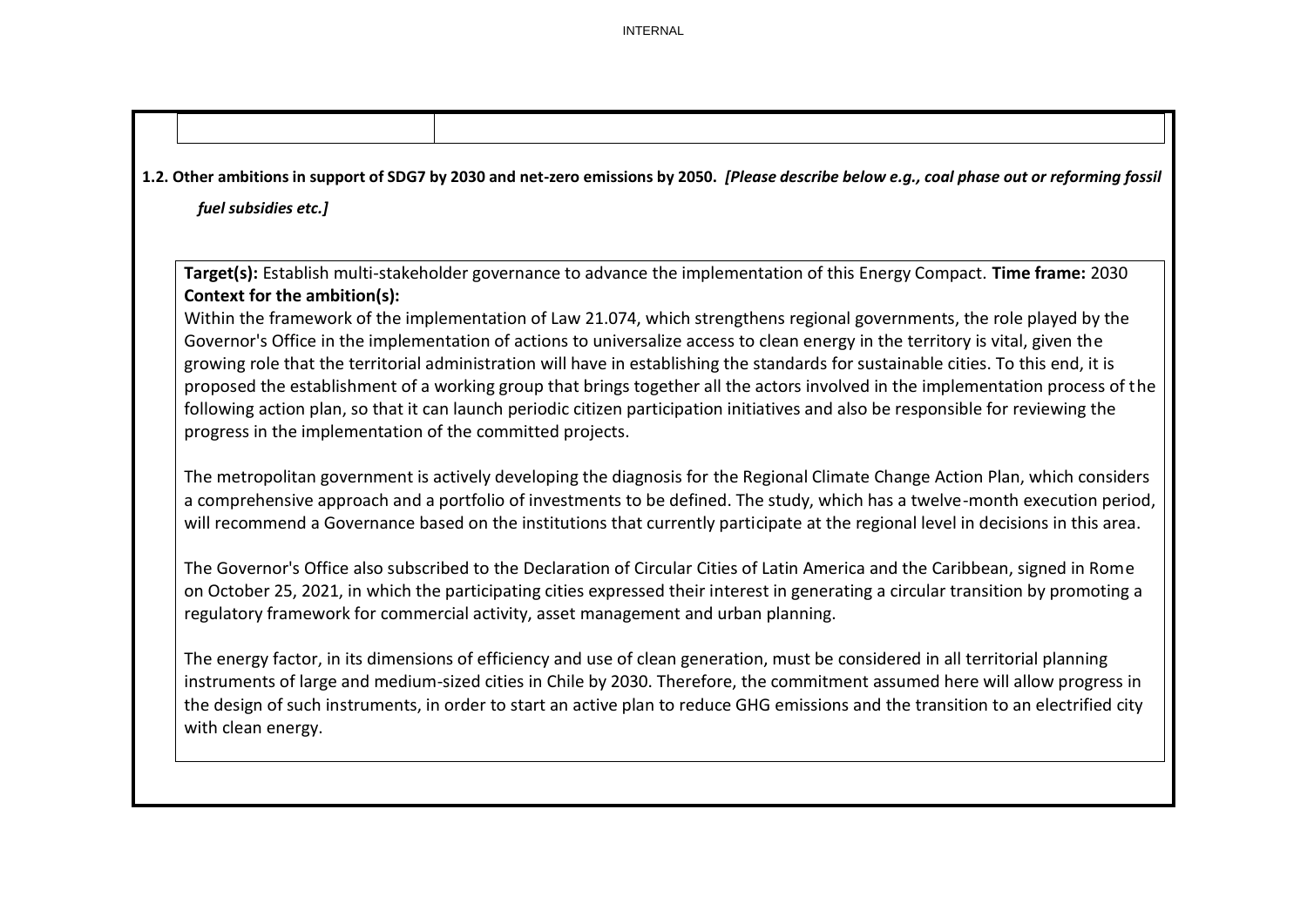# **SECTION 2: ACTIONS TO ACHIEVE THE AMBITION**

2.1. Please add at least one key action for each of the elaborated ambition(s) from section 1. *[Please add rows as needed].*

| 7.1a: Increase the share of electric buses in the total fleet of Santiago to 100%, which will be done<br>through the replacement of buses for the Santiago Transport Network.                                                                                                                                                                                                 | Start and end date<br>$2022 - 2030$ |
|-------------------------------------------------------------------------------------------------------------------------------------------------------------------------------------------------------------------------------------------------------------------------------------------------------------------------------------------------------------------------------|-------------------------------------|
| 7.1b.: Expand the network of electric charging stations to support the adoption of electromobility,<br>also at the private level.                                                                                                                                                                                                                                             | 2021 - 2030                         |
| 7.1c.: To support the improvement of air quality in Santiago, through the replacement of wood-fired<br>heating equipment with equipment that uses electric energy efficiently, providing heat in winter and<br>cold in summer.                                                                                                                                                | 2018 - 2030                         |
| 7.2.: Enable distributed photovoltaic installations in consolidated areas of the city, integrating<br>storage solutions, promoting the necessary regulatory changes to accelerate connection to the<br>distribution grid and streamline project approval processes. All of the above with the objective of<br>developing the local market, mainly in terms of energy storage. | 2022 - 2030                         |
| 1.2a.: Planning, program development, multi-stakeholder convening to achieve the city's 2030<br>vision.                                                                                                                                                                                                                                                                       | 2022-2024                           |
| 1.2b Planning, development, citizen consultation and registration of contributions for the definition<br>of the city's vision for 2030).                                                                                                                                                                                                                                      | 2022-2024                           |
| Description of action (please specify for which ambition from Section 1)                                                                                                                                                                                                                                                                                                      | Start and end date                  |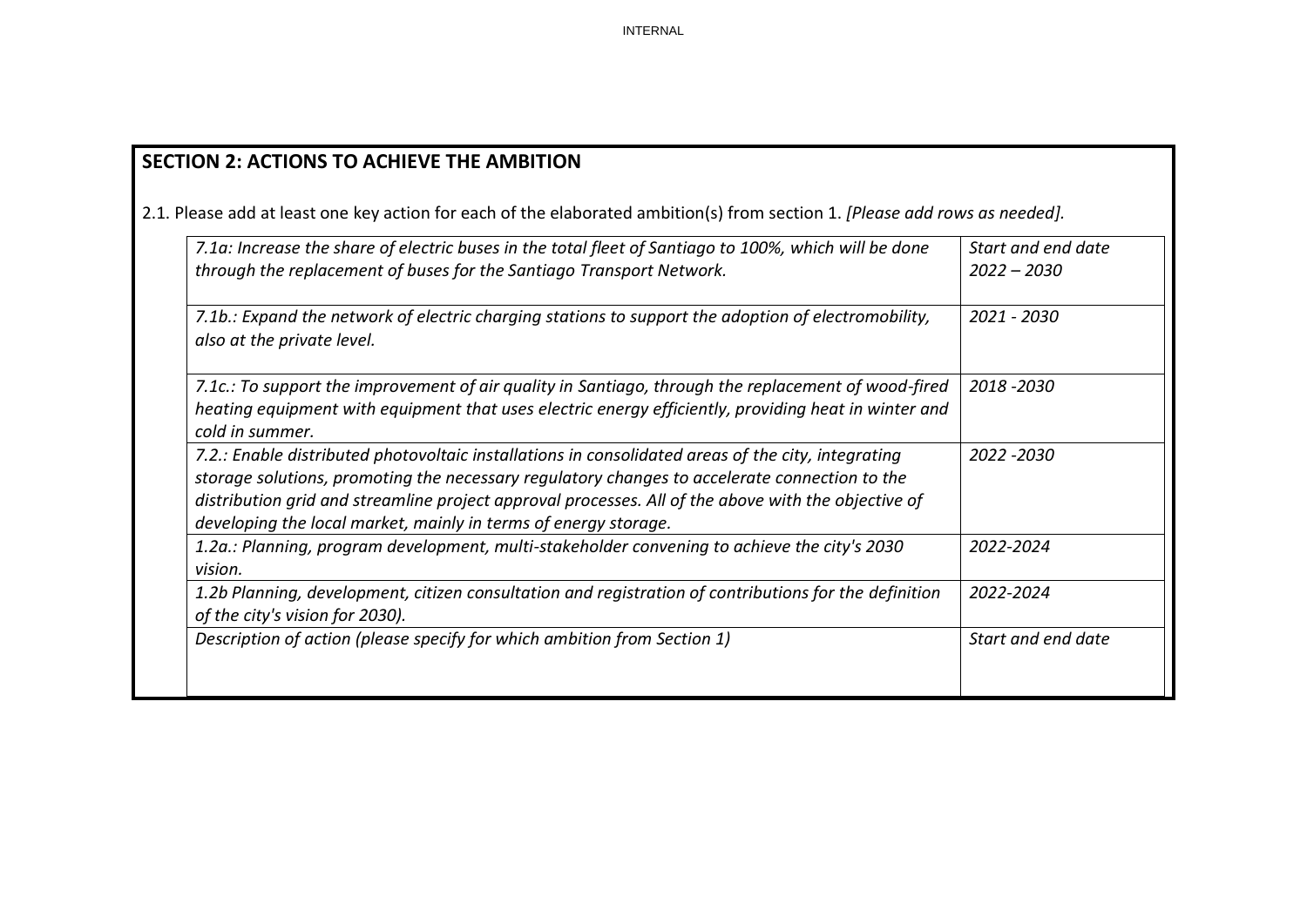### **SECTION 3: OUTCOMES**

3.1*.* Please add at least one measurable and time-based outcome for **each** of the actions from section 2. *[Please add rows as needed].*

| Outcome                                                                                          | Date |
|--------------------------------------------------------------------------------------------------|------|
| 7.1a.: Number of buses in operation in the city of Santiago: 100% of the electric fleet by 2030, | 2030 |
| which will stop emitting 150 thousand tons of CO2e annually.                                     |      |
| 7.1b.: Number of charging stations implemented throughout Chile, based on the assumption         |      |
| that one public charging point will be needed for every 50 new electric vehicles.                |      |
| 7.1c.: Number of replacements carried out: by 2030 it is expected to have almost 63,000          |      |
| replacements implemented in the region, which implies 114 thousand tons of CO2e less             |      |
| emissions and 1,299 tons of PM2.5, the main cause of non-covid-19 respiratory diseases in the    |      |
| region.                                                                                          |      |
| 7.2.: Installed capacity for PV distributed energy generation: 44 MWp and around 100 MWh         |      |
| of accumulated energy in batteries. As of 2022, the local market for energy storage is still     |      |
| incipient; however, we will be developing it and we envision possibilities.                      |      |
| 1.2a and b.: Regional Action Plan for Climate Change                                             |      |

### **SECTION 4: REQUIRED RESOURCES AND SUPPORT**

4.1. Please specify required finance and investments for **each** of the actions in section 2.

*7.1a.: Number of buses in operation in the city of Santiago: 100% of public transportation fleet*

*7.1b.: Number of charging stations implemented throughout Chile: 20,000 points by 2030*

*7.1c.: Number of heating replacement carried out by 2030: USD 78 million*

*7.2.: Installed power for distributed PV power generation: USD 44 million*

4.2. [For countries only] In case support is required for the actions in section 2, please select from below and describe the required support and specify for which action.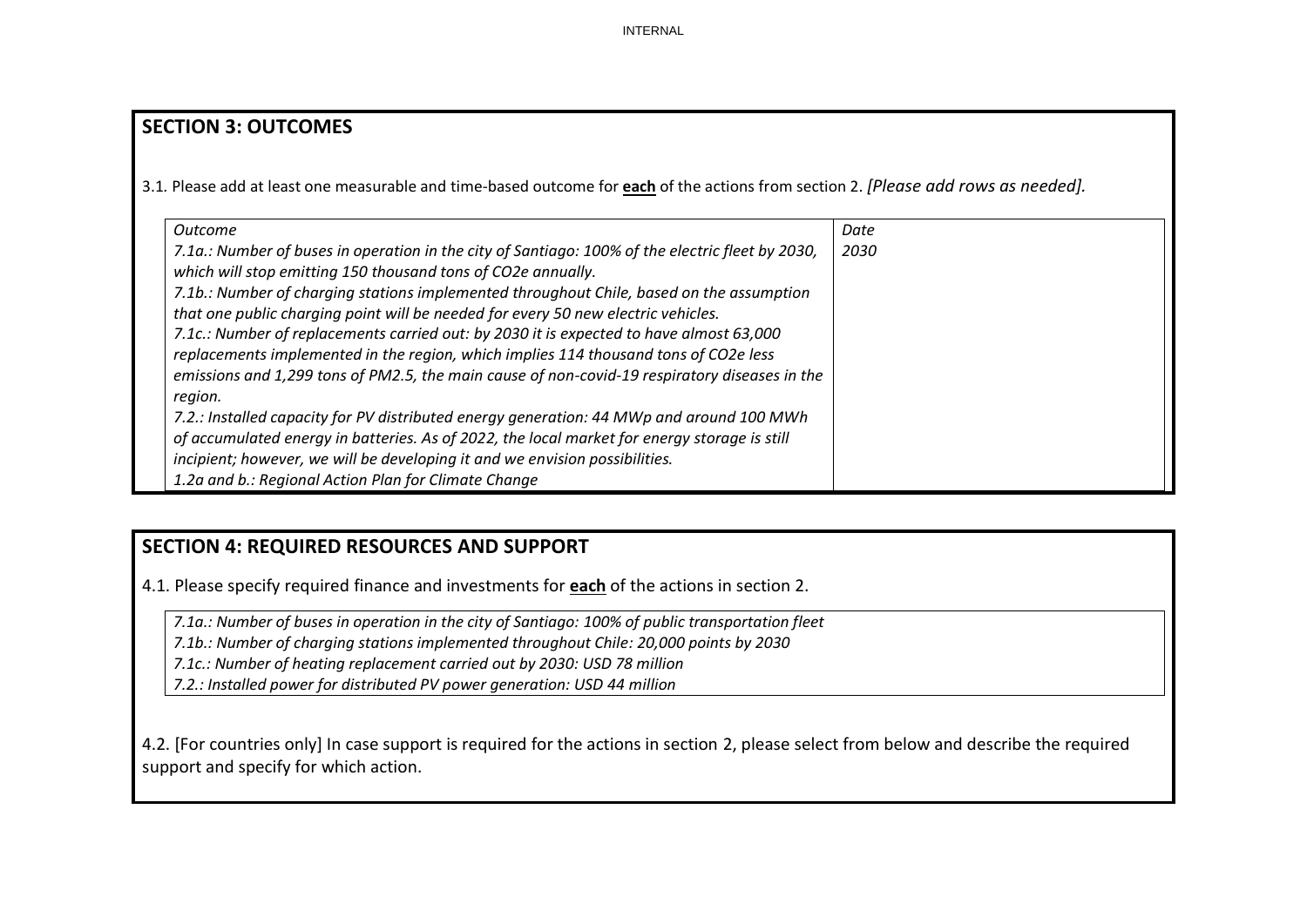*[Examples of support for Member States could include: Access to low-cost affordable debt through strategic de-risking instruments, capacity building in data collection; development of integrated energy plans and energy transition pathways; technical assistance, etc.]*

| $\Box$ Financing               | Description |
|--------------------------------|-------------|
| $\Box$ In-Kind<br>contribution | Description |
| $\Box$ Technical               | Description |
| Support                        |             |
| $\Box$ Other/Please            | Description |
| specify                        |             |

### **SECTION 5: IMPACT**

5.1. Countries planned for implementation including number of people potentially impacted.

This Energy Compact is aimed for the Metropolitan Region of Chile, home to 7.04 million inhabitants, making it the largest region of the country. According to official estimations, the population will be around 8.8 million by 2035 as Chile is experiencing a sharp declination in the rate of birth. It is a mostly urban region, as 97.3% of its inhabitants live in Greater Santiago area, a rate is expected to remain unchanged in the coming decades.

5.2. Alignment with the 2030 Agenda for Sustainable Development – Please describe how **each** of the actions from section 2 impact advancing the SDGs by 2030.

*[up to 500 words, please upload supporting strategy documents as needed]*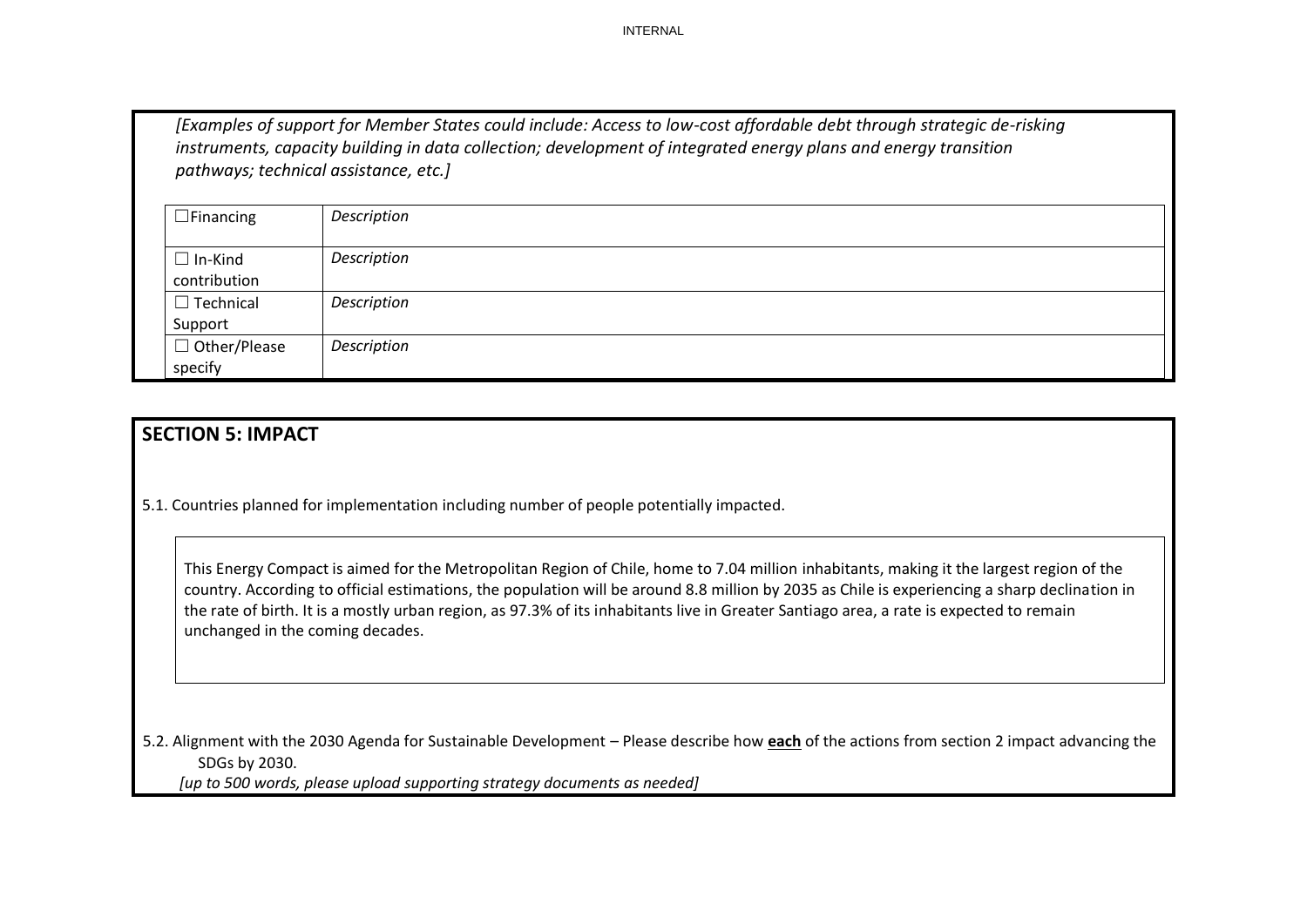This plan is in line with SDGs 7.3 (Energy Efficiency) and 11 (Clean Transport Systems), in terms of advancing electromobility as well as charging infrastructure. Meanwhile, the plan to replace heaters is in line with SDGs 7.1.1 (Electricity Access), 7.1.2 (Clean Cooking Access) and 7.3 (Energy Efficiency).

Increasing the share of photovoltaic energy in regional electricity generation is in line with SDG 7.2 (Renewable Capacity) and 7.3 (Energy Efficiency), as well as SDG 8 (Creation and Capacity Building).

5.3. Alignment with Paris Agreement and net-zero by 2050 - Please describe how **each** of the actions from section 2 align with the Paris Agreement and national NDCs (if applicable) and support the net-zero emissions by 2050. *[up to 500 words, please upload supporting strategy documents as needed]* 

This plan also contributes to advancing the Nationally Defined Contributions (NDC) proposed by the Ministry of the Environment in 2021, which aim to achieve 20% electric fleet of public buses in the Metropolitan Region by 2030 and 100% by 2040. Likewise, it has proposed that 57% of houses and 60% of apartments throughout the country should have electric heating by 2050. By the same year, a goal has been set for electric heating to be present in 84% of supermarkets, 76% of department stores and 48% of clinics.

# **SECTION 6: MONITORING AND REPORTING**

6.1. Please describe how you intend to track the progress of the proposed outcomes in section 3. Please also describe if you intend to use other existing reporting frameworks to track progress on the proposed outcomes.

• We propose as a means of monitoring the Enel Sustainability Report, through its annual publication.

- The definition of the territorial planning instruments that will make up the territorial vision of Santiago 2024 will be built through a multi-stakeholder methodology that will consider the participation of citizens and the institutions proposing this commitment.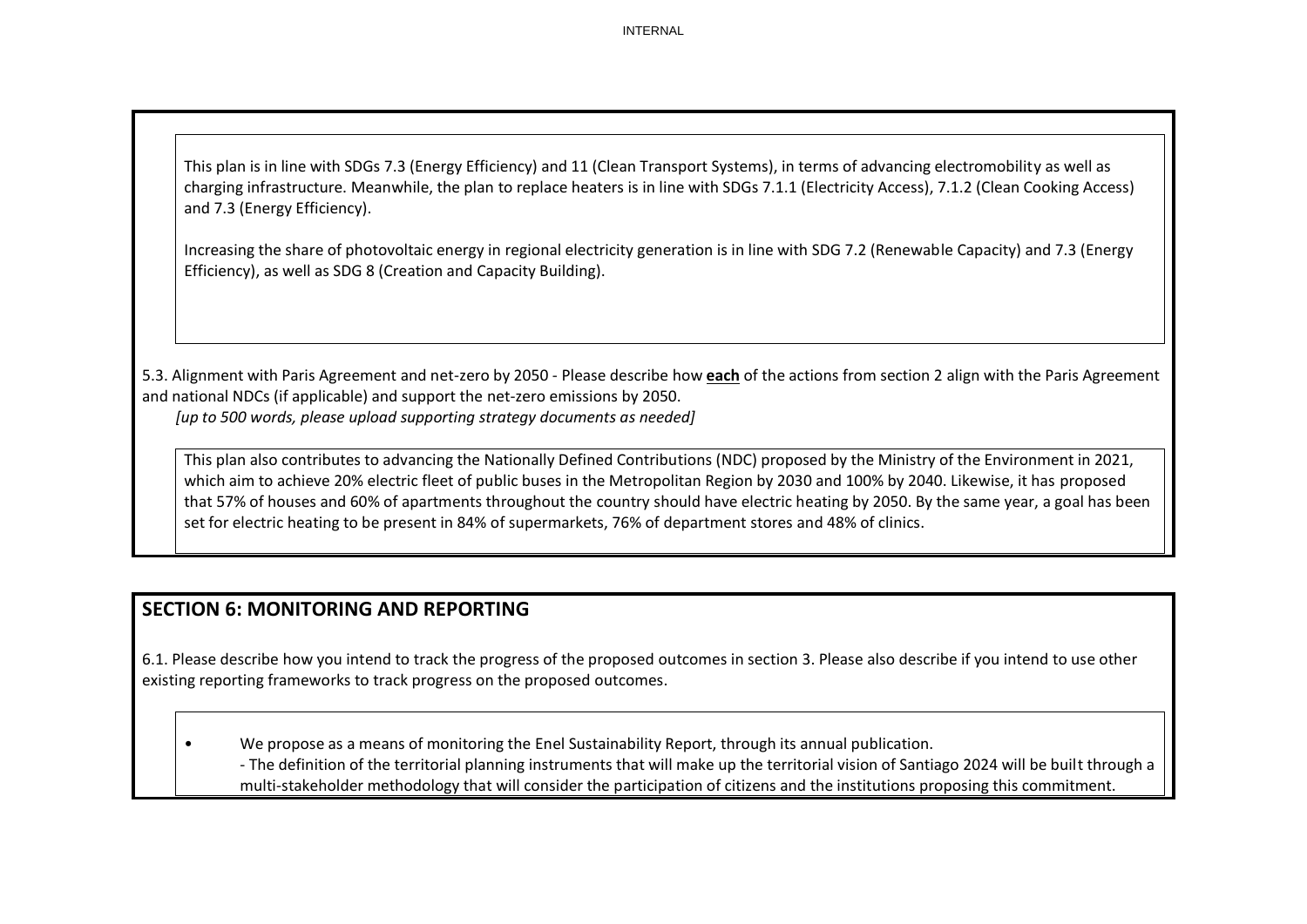# **SECTION 7: GUIDING PRINCIPLES CHECKLIST**

Please use the checklist below to validate that the proposed Energy Compact is aligned with the guiding principles.

**I. Stepping up ambition and accelerating action** - Increase contribution of and accelerate the implementation of the SDG7 targets in support of the 2030 Agenda for Sustainable Development for Paris Agreement

*I. 1. Does the Energy Compact strengthen and/or add a target, commitment, policy, action related to SDG7 and its linkages to the other SDGs that results in a higher cumulative impact compared to existing frameworks?* 

#### ☒Yes ☐No

- *I.2. Does the Energy Compact increase the geographical and/or sectoral coverage of SDG7 related efforts?* ⊠Yes □No
- *I.3. Does the Energy Compact consider inclusion of key priority issues towards achieving SDG7 by 2030 and the net-zero emission goal of the Paris Agreement by 2050 - as defied by latest global analysis and data including the outcome of the Technical Working Groups?* ☒Yes ☐No

**II. Alignment with the 2030 agenda on Sustainable Development Goals** – Ensure coherence and alignment with SDG implementation plans and strategies by 2030 as well as national development plans and priorities.

*II.1. Has the Energy Compact considered enabling actions of SDG7 to reach the other sustainable development goals by 2030?* ⊠Yes □No

*II.2. Does the Energy Compact align with national, sectoral, and/or sub-national sustainable development strategies/plans, including SDG implementation plans/roadmaps?* ⊠Yes □No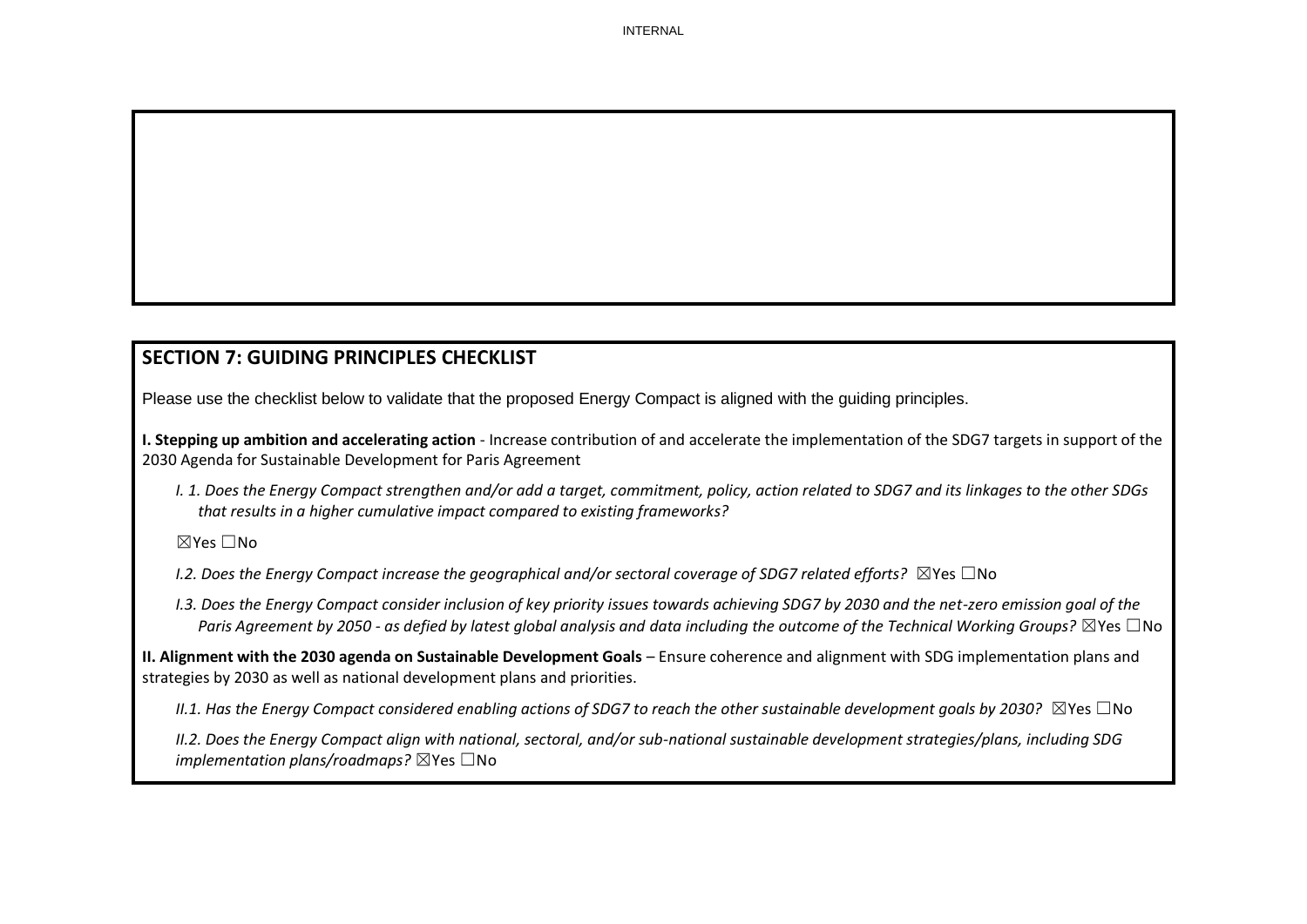*II.3. Has the Energy Compact considered a timeframe in line with the Decade of Action?* ⊠Yes □No

**III. Alignment with Paris Agreement and net-zero by 2050** - Ensure coherence and alignment with the Nationally Determined Contributions, long term net zero emission strategies.

*III.1. Has the Energy Compact considered a timeframe in line with the net-zero goal of the Paris Agreement by 2050?* ⊠Yes □No

*III.2. Has the Energy Compact considered energy-related targets and information in the updated/enhanced NDCs?* ⊠Yes □No

*III.3. Has the Energy Compact considered alignment with reaching the net-zero emissions goal set by many countries by 2050?* ☐Yes ☒No

**IV. Leaving no one behind, strengthening inclusion, interlinkages, and synergies** - Enabling the achievement of SDGs and just transition by reflecting interlinkages with other SDGs.

*IV.1. Does the Energy Compact include socio-economic impacts of measures being considered?* □Yes ⊠No

*IV.2. Does the Energy Compact identify steps towards an inclusive, just energy transition?* ⊠Yes □No

*IV.3. Does the Energy Compact consider measures that address the needs of the most vulnerable groups (e.g. those impacted the most by energy transitions, lack of energy access)?* ☐Yes ☒No

**V. Feasibility and Robustness -** Commitments and measures are technically sound, feasible, and verifiable based a set of objectives with specific performance indicators, baselines, targets and data sources as needed.

*V.1. Is the information included in the Energy Compact based on updated quality data and sectoral assessments, with clear and transparent methodologies related to the proposed measures?* ⊠Yes □No

*V.2. Has the Energy Compact considered inclusion of a set of SMART (specific, measurable, achievable, resource-based and time based) objectives?* ☒Yes ☐No

*V.3. Has the Energy Compact considered issues related to means of implementation to ensure feasibility of measures proposed (e.g. cost and financing strategy, technical assistant needs and partnerships, policy and regulatory gaps, data and technology)?* ⊠Yes □No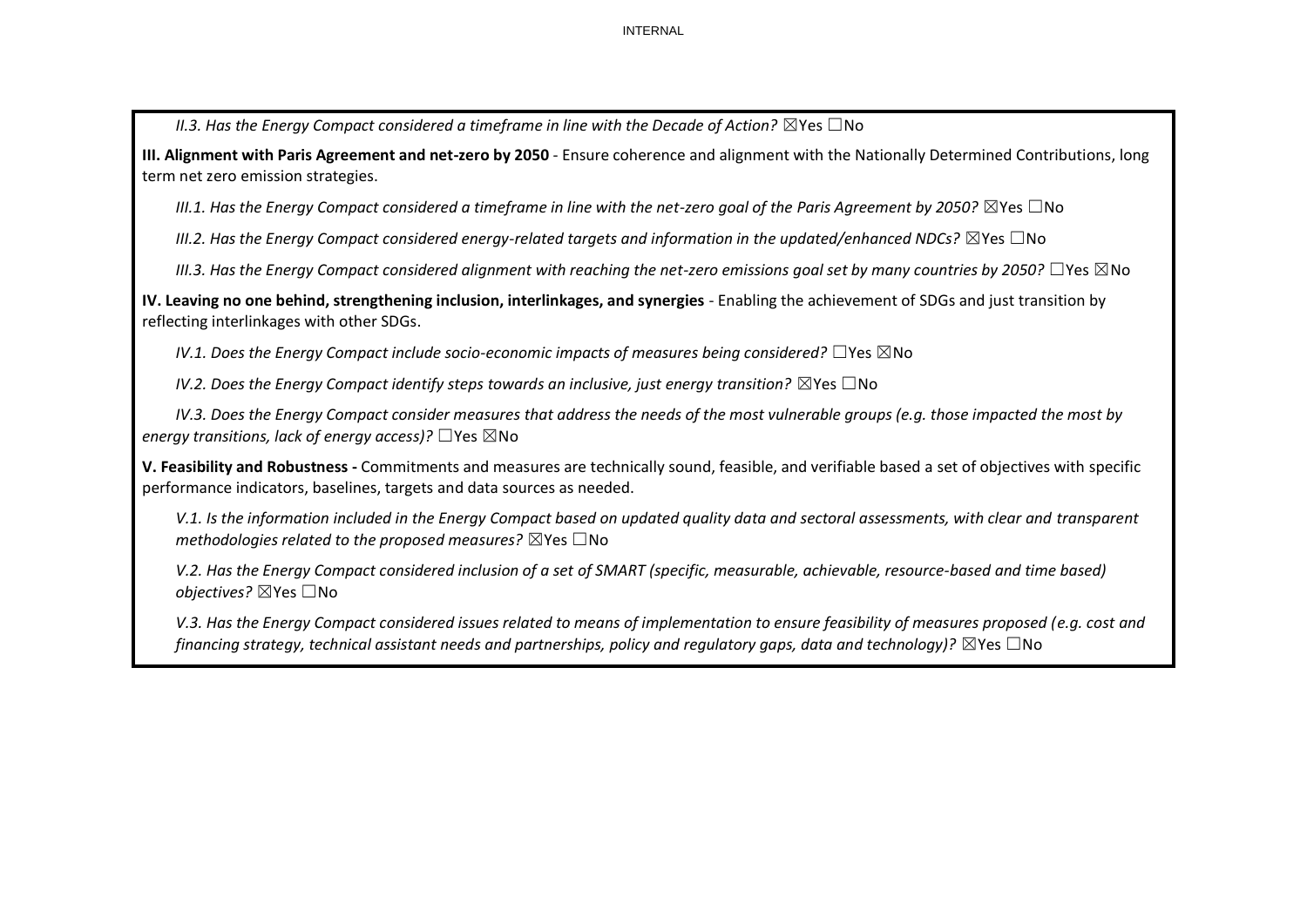| <b>SECTION 8: ENERGY COMPACT GENERAL INFORMATION</b>                                                                                                 |                                         |                                                                                                                                    |  |  |
|------------------------------------------------------------------------------------------------------------------------------------------------------|-----------------------------------------|------------------------------------------------------------------------------------------------------------------------------------|--|--|
| 8.1. Title/name of the Energy Compact                                                                                                                |                                         |                                                                                                                                    |  |  |
| Santiago Energy Compact                                                                                                                              |                                         |                                                                                                                                    |  |  |
| 8.2. Lead entity name (for joint Energy Compacts please list all parties and include, in parenthesis, its entity type, using entity type from below) |                                         |                                                                                                                                    |  |  |
| sector)                                                                                                                                              |                                         | Government of the Metropolitan Region (Government), Universidad del Desarrollo (Academia/Scientific community, Enel Chile (Private |  |  |
| 8.3. Lead entity type                                                                                                                                |                                         |                                                                                                                                    |  |  |
| $\boxtimes$ Government                                                                                                                               | $\Box$ Local/Regional Government        | $\Box$ Multilateral body /Intergovernmental<br>Organization                                                                        |  |  |
| $\Box$ Non-Governmental Organization (NGO)                                                                                                           | $\Box$ Civil Society organization/Youth | $\boxtimes$ Academic Institution / Scientific                                                                                      |  |  |
| ⊠ Private Sector                                                                                                                                     | $\Box$ Philanthropic Organization       | Community                                                                                                                          |  |  |
|                                                                                                                                                      |                                         | $\Box$ Other relevant actor                                                                                                        |  |  |
| 8.4. Contact Information                                                                                                                             |                                         |                                                                                                                                    |  |  |
| Mauricio Fabry, mfabry@gobiernostgo.cl; Andres Palma, andres.palma@enel.com                                                                          |                                         |                                                                                                                                    |  |  |
| 8.5. Please select the geographical coverage of the Energy Compact                                                                                   |                                         |                                                                                                                                    |  |  |
| □Africa □Asia and Pacific □Europe ⊠Latin America and Caribbean □North America □West Asia □Global                                                     |                                         |                                                                                                                                    |  |  |
| 8.6. Please select the Energy Compact thematic focus area(s)                                                                                         |                                         |                                                                                                                                    |  |  |